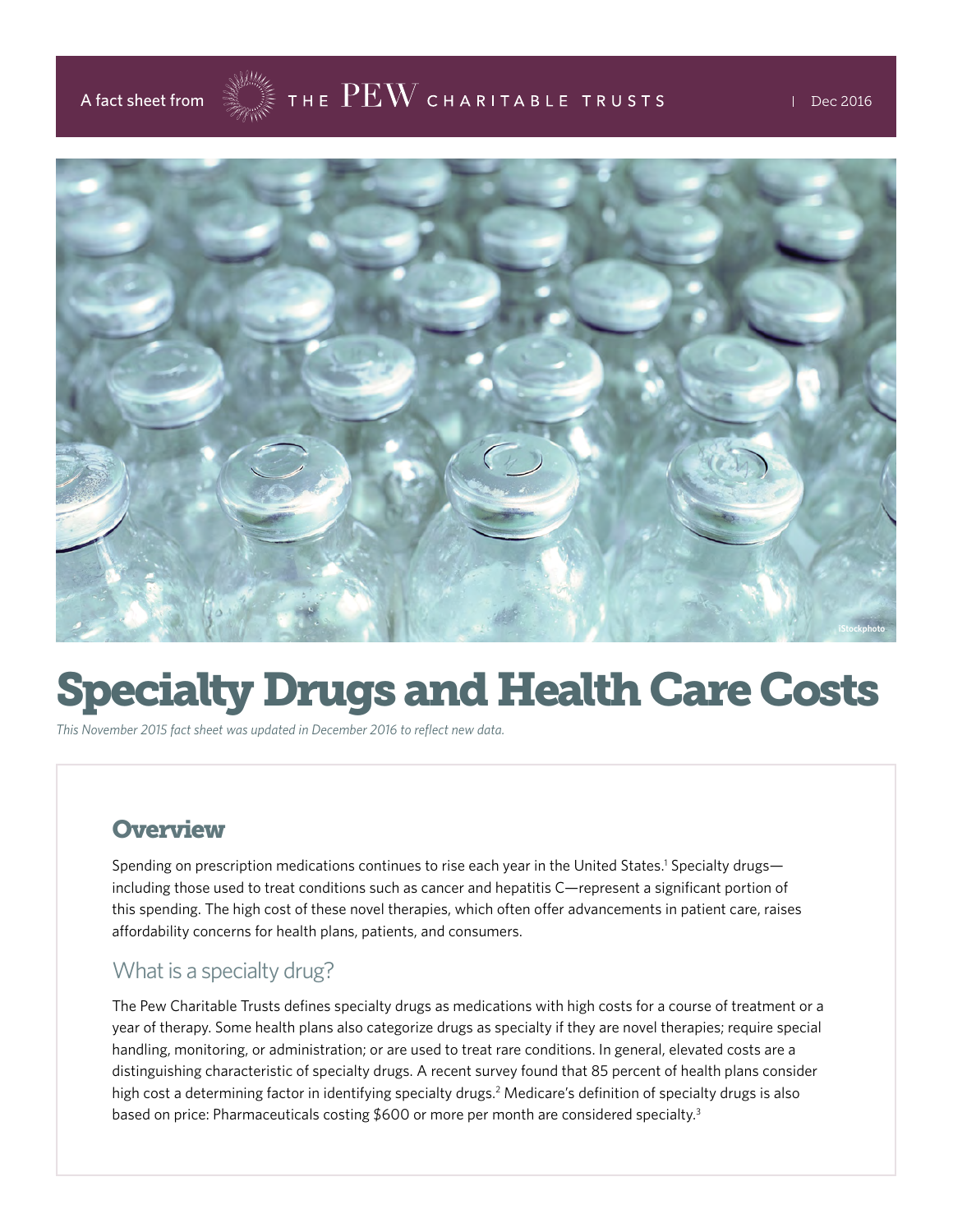## Cost implications

The estimated price tag for treating a patient with a specialty drug is high: For some chronic conditions, a year of treatment with a specialty drug can exceed \$100,000.<sup>4</sup> In 2015, only 1 to 2 percent of the American public used specialty drugs, yet they accounted for approximately 38 percent of total drug expenditures.<sup>5</sup> And the price of many specialty drugs continues to rise: In 2015, specialty drug unit costs increased by 11 percent.<sup>6</sup> More patients are treating their health conditions with these drugs; utilization rose by 6.8 percent in 2015 because of increased use of existing drugs and the introduction of new pharmaceuticals.<sup>7</sup> In 1990, only 10 specialty drugs were on the market,<sup>8</sup> but there are now more than 300,<sup>9</sup> 33 of which became available in 2015 alone.<sup>10</sup> And nearly 700 specialty drugs are under development.<sup>11</sup> Because of higher prices and increased use, spending on specialty drugs represents an increasing share of total health care costs.<sup>12</sup> In 2015, specialty drug spending reached \$121 billion on a net price basis.<sup>13</sup> The estimated number of Americans with annual drug costs greater than \$50,000 increased 63 percent in 2014, from 352,000 people to 576,000.14 Many of these patients take multiple drugs, and 92 percent use high-priced specialty drugs.<sup>15</sup> Importantly, patients who need specialty drugs face higher out-of-pocket (OOP) costs, because health plans often require a co-insurance payment, which is a set percentage of a drug's price. Some plans charge a co-insurance payment as high as 33 percent.16

#### Managing specialty drug costs

To deal with the high cost of specialty medications, payers in public and private programs use a number of strategies to control patient OOP costs and member premiums, such as negotiating with manufacturers to obtain rebates and other discounts that help reduce the prices that plan members pay for medications. Payers also use different benefit design strategies to ensure the appropriate use of medications and manage total drug spending, including:

**Formularies and cost sharing:** Specialty drugs are typically placed in a health plan's highest drug formulary tier, where OOP costs are most expensive. Patients are often required to pay co-insurance in order to access these medications. Research shows that requiring patients to pay more out of pocket reduces their use of prescription drugs.17 In their negotiations with drug manufacturers, payers can sometimes achieve lower prices by allowing patients to pay lower OOP costs for drugs.

**Step therapy:** When multiple treatment options are available for a patient's condition, plans sometimes require patients to try, and fail, treatment with a cheaper, traditional drug before letting them access a specialty drug. Patients with rheumatoid arthritis, for example, are sometimes required to attempt therapy with traditional oral medications before they can use specialty biologics.<sup>18</sup>

**Prior authorization:** These policies require a health care professional to provide documentation that validates a patient's need for a particular medication. Under most prior authorization criteria, clinical information is necessary to verify that a specialty drug is medically appropriate for a patient before coverage is granted.

#### Looking forward

Many specialty drugs offer meaningful therapeutic advances over existing treatments. However, if current trends continue, the high cost of specialty drugs will have a significant impact on overall health care spending and patients' OOP costs. Pew is focused on identifying and evaluating policy options that balance the need to control overall health care spending with ensuring patient access to appropriate medications.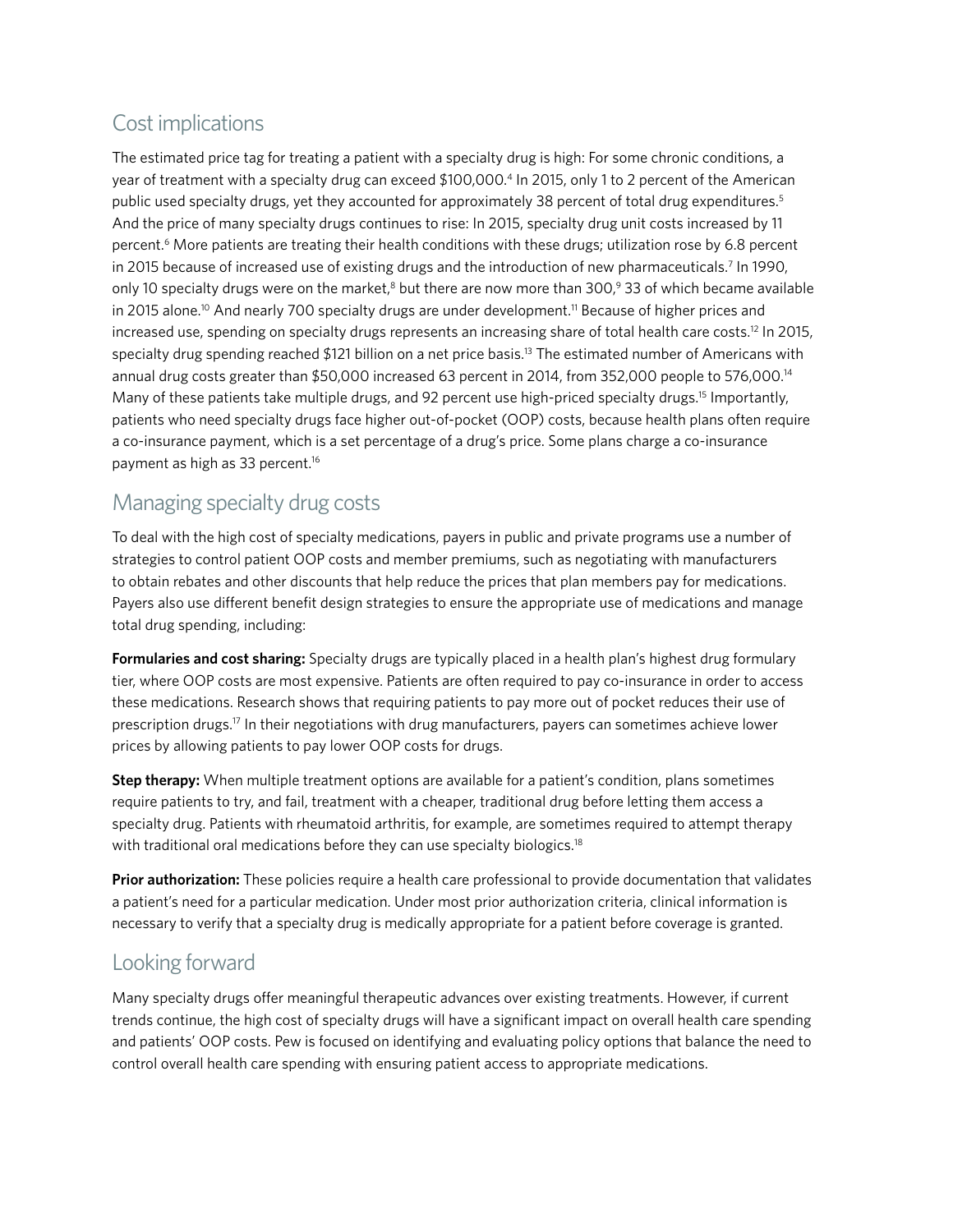### Endnotes

- 1 Express Scripts, *2015 Drug Trend Report* (2016),<https://lab.express-scripts.com/lab/drug-trend-report>.
- 2 EMD Serono, EMD Serono Specialty Digest, 10th Edition: Managed Care Strategies for Specialty Pharmaceuticals (2014), [http://](http://specialtydigest.emdserono.com/pdf/Digest10.pdf) [specialtydigest.emdserono.com/pdf/Digest10.pdf](http://specialtydigest.emdserono.com/pdf/Digest10.pdf).
- 3 Centers for Medicare & Medicaid Services, Announcement of Calendar Year (CY) 2016 Medicare Advantage Capitation Rates and Medicare Advantage and Part D Payment Policies and Final Call Letter (2015), [http://www.cms.gov/Medicare/Health-Plans/](http://www.cms.gov/Medicare/Health-Plans/MedicareAdvtgSpecRateStats/Downloads/Announcement2016.pdf) [MedicareAdvtgSpecRateStats/Downloads/Announcement2016.pdf](http://www.cms.gov/Medicare/Health-Plans/MedicareAdvtgSpecRateStats/Downloads/Announcement2016.pdf).
- 4 Bradford R. Hirsch, Suresh Balu, and Kevin A. Schulman, "The Impact of Specialty Pharmaceuticals as Drivers of Health Care Costs," *Health Affairs* 33, no. 10 (2014): 1714–1720, <http://content.healthaffairs.org/content/33/10/1714.short>.
- 5 Express Scripts, *2015 Drug Trend Report.*
- 6 Ibid.
- 7 Ibid.
- 8 American Journal of Managed Care, "The Growing Cost of Specialty Pharmacy—Is it Sustainable?" (2013), [http://www.ajmc.com/payer](http://www.ajmc.com/payer-perspectives/0213/the-growing-cost-of-specialty-pharmacyis-it-sustainable)[perspectives/0213/the-growing-cost-of-specialty-pharmacyis-it-sustainable.](http://www.ajmc.com/payer-perspectives/0213/the-growing-cost-of-specialty-pharmacyis-it-sustainable)
- 9 Ibid.
- 10 Express Scripts, "FDA Approvals Set All-Time High" (2016), [https://lab.express-scripts.com/lab/insights/drug-options/fda-approvals](https://lab.express-scripts.com/lab/insights/drug-options/fda-approvals-set-all-time-high)[set-all-time-high.](https://lab.express-scripts.com/lab/insights/drug-options/fda-approvals-set-all-time-high)
- 11 IMS Health, "Overview of the Specialty Drug Trend: Succeeding in the Rapidly Changing U.S. Specialty Market" (2014), [http://docplayer.](http://docplayer.net/4230764-Overview-of-the-specialty-drug-trend.html) [net/4230764-Overview-of-the-specialty-drug-trend.html.](http://docplayer.net/4230764-Overview-of-the-specialty-drug-trend.html)
- 12 The estimates in this section are based on published reports, some of which use different definitions for a specialty drug. However, the various authors do note that drug price or cost is used as part of their definitions of specialty.
- 13 Quintiles IMS Institute, "Medicines Use and Spending in the U.S.: A Review of 2015 and Outlook to 2020," (2016), [http://www.imshealth.](http://www.imshealth.com/en/thought-leadership/quintilesims-institute/reports/medicines-use-and-spending-in-the-us-a-review-of-2015-and-outlook-to-2020) [com/en/thought-leadership/quintilesims-institute/reports/medicines-use-and-spending-in-the-us-a-review-of-2015-and-outlook](http://www.imshealth.com/en/thought-leadership/quintilesims-institute/reports/medicines-use-and-spending-in-the-us-a-review-of-2015-and-outlook-to-2020)[to-2020.](http://www.imshealth.com/en/thought-leadership/quintilesims-institute/reports/medicines-use-and-spending-in-the-us-a-review-of-2015-and-outlook-to-2020)
- 14 On an invoice price basis, specialty spending was \$150.8 billion in 2015.
- 15 Express Scripts, "Super Spending: U.S. Trends in High-Cost Medication Use" (2015), [http://lab.express-scripts.com/lab/insights/drug](http://lab.express-scripts.com/lab/insights/drug-options/super-spending-us-trends-in-high-cost-medication-use)[options/super-spending-us-trends-in-high-cost-medication-use.](http://lab.express-scripts.com/lab/insights/drug-options/super-spending-us-trends-in-high-cost-medication-use)
- 16 Kaiser Family Foundation, *Medicare Part D at Ten Years: The 2015 Marketplace and Key Trends, 2006-2015* (2015), [http://kff.org/medicare/](http://kff.org/medicare/report/medicare-part-d-at-ten-years-the-2015-marketplace-and-key-trends-2006) [report/medicare-part-d-at-ten-years-the-2015-marketplace-and-key-trends-2006-2015/](http://kff.org/medicare/report/medicare-part-d-at-ten-years-the-2015-marketplace-and-key-trends-2006).
- 17 Dana P. Goldman, Geoffrey F. Joyce, and Yuhui Zheng, "Prescription Drug Cost Sharing: Associations With Medication and Medical Utilization and Spending and Health," *Journal of the American Medical Association* 298, no. 1 (2007): 61–69, [http://jama.jamanetwork.com/](http://jama.jamanetwork.com/article.aspx?articleid=207805.) [article.aspx?articleid=207805.](http://jama.jamanetwork.com/article.aspx?articleid=207805.)
- 18 Express Scripts, *Drugs That Require Prior Authorization (PA) Before Being Approved for Coverage* (2015), [https://www.express-scripts.com/](https://www.express-scripts.com/art/medicare15/pdf/prior_authorization_choice.pdf) [art/medicare15/pdf/prior\\_authorization\\_choice.pdf.](https://www.express-scripts.com/art/medicare15/pdf/prior_authorization_choice.pdf)